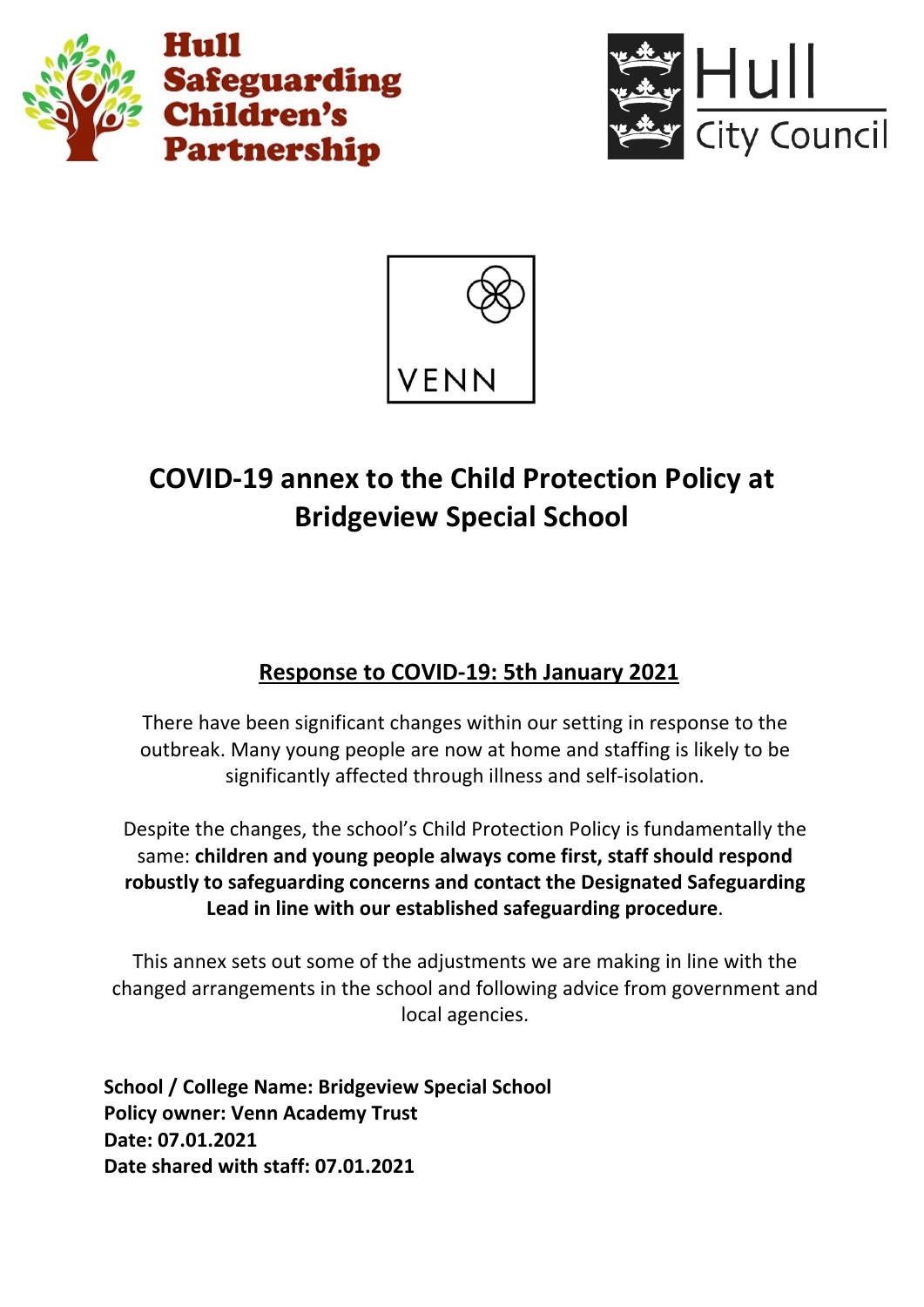# **Context**

From 5th January 2021 parents and carers were asked to keep their children at home, wherever possible, and for schools to remain open only for those children of workers critical to the COVID-19 response - who absolutely need to attend.

Schools were asked to provide care for a limited number of children - children who are vulnerable, and children whose parents are critical to the COVID-19 response and cannot be safely cared for at home.

This annex of the Bridgeview School Child Protection Policy contains details of our individual safeguarding arrangements in the following areas:

| 2. |  |
|----|--|
| 3. |  |
| 4. |  |
| 5. |  |
| 6. |  |
| 7. |  |
| 8. |  |
| 9. |  |
|    |  |
|    |  |
|    |  |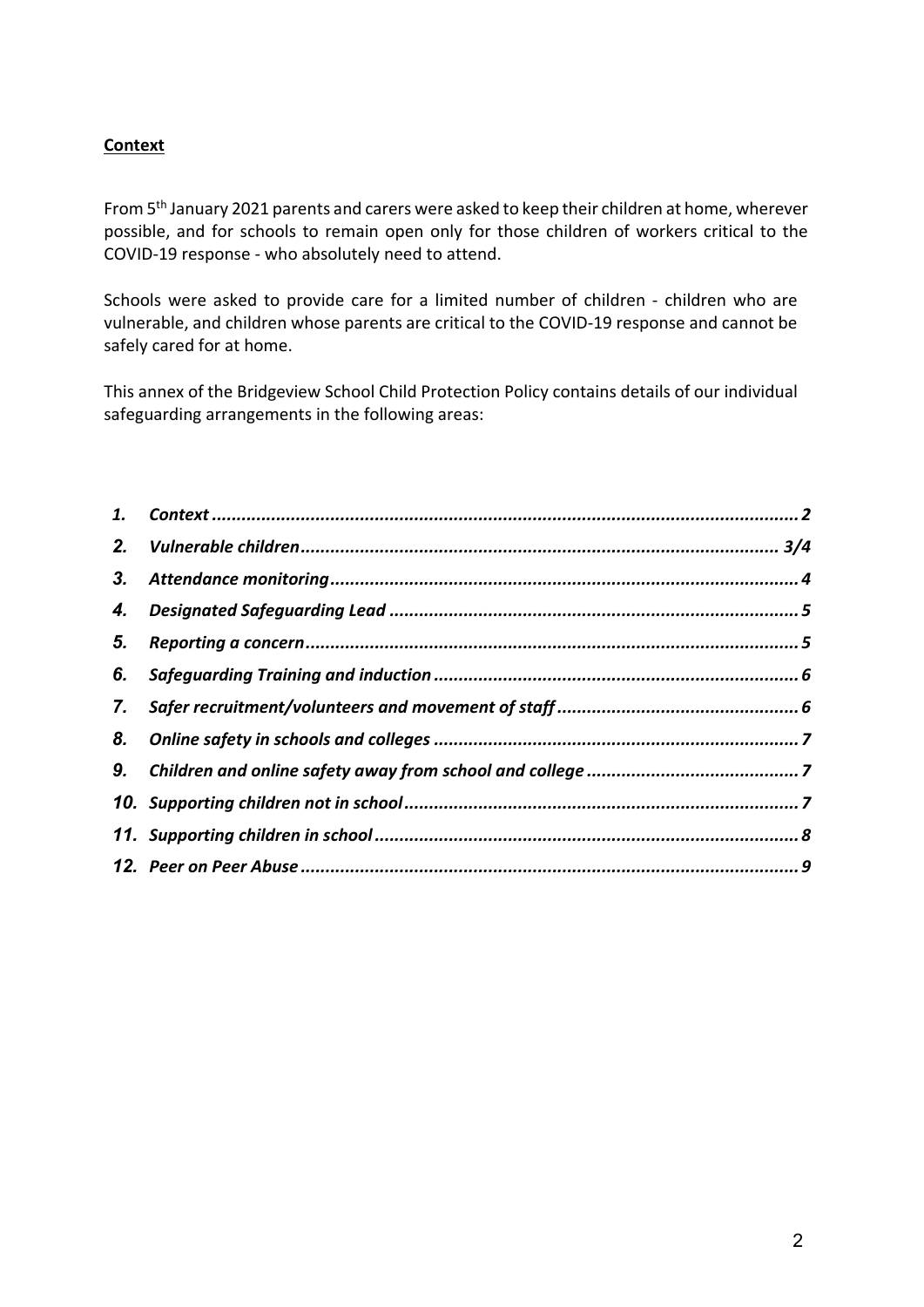## **Key contacts**

| <b>Role</b>                               | <b>Name</b>                | Contact<br>number | <b>Email</b>                   |
|-------------------------------------------|----------------------------|-------------------|--------------------------------|
| Designated<br>Safeguarding<br>Lead        | Nicola Witham              | 01482 303300      | Nicola. Witham@vennacademy.org |
| Deputy Designated<br>Safeguarding<br>Lead | Gail Mansfield             | 01482 303300      | Gail.mansfield@vennacademy.org |
| Headteacher                               | Nicola Witham              | 01482 303300      | Nicola.witham@vennacademy.org  |
| <b>Trust Safeguarding</b><br>Manager      | Amraz Ali                  | 01482 303300      | admin@vennacademy.org          |
| Chair of<br>Governors                     | Shelia Wallace<br>Marshall | 01482 303300      | admin@vennacademy.org          |
| Safeguarding<br>Governor / Trustee        | Shelia Wallace<br>Marshall | 10482 303300      | admin@vennacademy.org          |

#### **Vulnerable children**

Vulnerable children include those who have a social worker and those children and young people up to the age of 25 with education, health and care (EHC) plans.

Those who have a social worker include children who have a Child Protection Plan and those who are looked after by the Local Authority. A child may also be deemed to be vulnerable if they have been assessed as being in need or otherwise meet the definition in section 17 of the Children Act 1989.

Those with an EHC plan will be risk-assessed in consultation with the Local Authority and parents, to decide whether they need to continue to be offered a school or college place in order to meet their needs, or whether they can safely have their needs met at home. This could include, if necessary, carers, therapists or clinicians visiting the home to provide any essential services. Many children and young people with EHC plans can safely remain at home.

Eligibility for free school meals in and of itself should not be the determining factor in assessing vulnerability. Senior leaders, especially the Designated Safeguarding Lead (and deputy) know who our most vulnerable children are. They have the flexibility to offer a place to those on the edge of receiving children's social care support.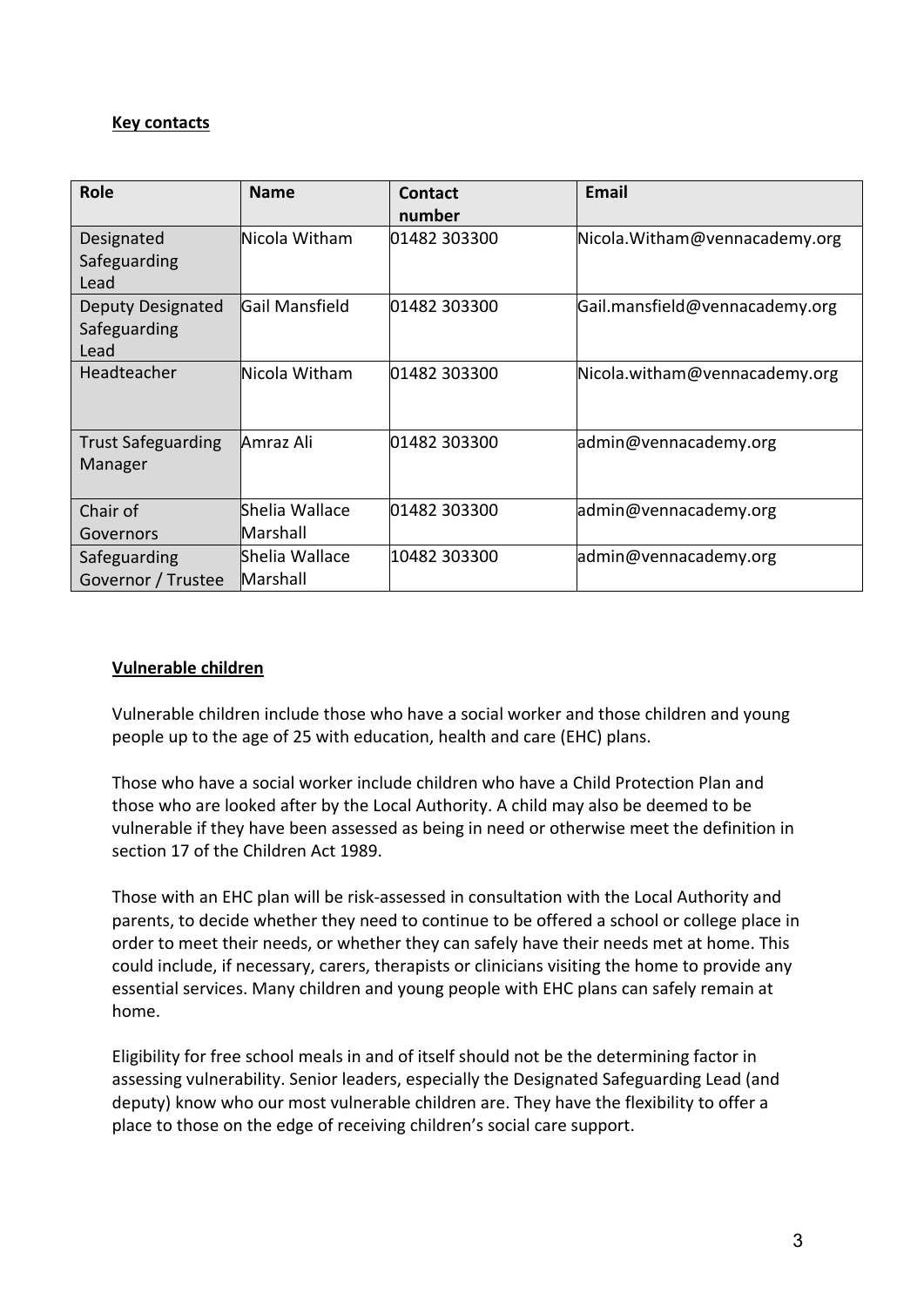Bridgeview School will continue to work with and support children's social workers to help protect vulnerable children. This includes working with and supporting children's social workers and the local authority virtual school head (VSH) for looked-after and previously looked-after children. The lead person for this will be: Nicola Witham

There is an expectation that vulnerable children who have a social worker will attend an education setting, so long as they do not have underlying health conditions that put them at risk. In circumstances where a parent does not want to bring their child to an education setting, and their child is considered vulnerable, the social worker and Bridgeview School will explore the reasons for this directly with the parent.

Where parents are concerned about the risk of the child contracting COVID19, Bridgeview School or the social worker will talk through these anxieties with the parent/carer following the advice set out by Public Health England.

Bridgeview School will encourage our vulnerable children and young people to attend a school, including remotely if needed.

#### **Attendance monitoring**

All schools in Hull are required to complete a daily attendance return in which they are required to submit a daily spreadsheet of pupil attendance which should be submitted to Covided@hullcc.gov.uk by 2pm each day.

Children attending setting and children not attending school should be recorded in accordance with government coding guidance as outlined by the DFE.

To support the above, Bridgeview School will, when communicating with parents/carers and carers, confirm emergency contact numbers are correct and ask for any additional emergency contact numbers where they are available.

In all circumstances where a vulnerable child does not take up their place at school, or discontinues, Bridgeview School will notify any services involved with the child and family such as an early help worker or allocated social worker.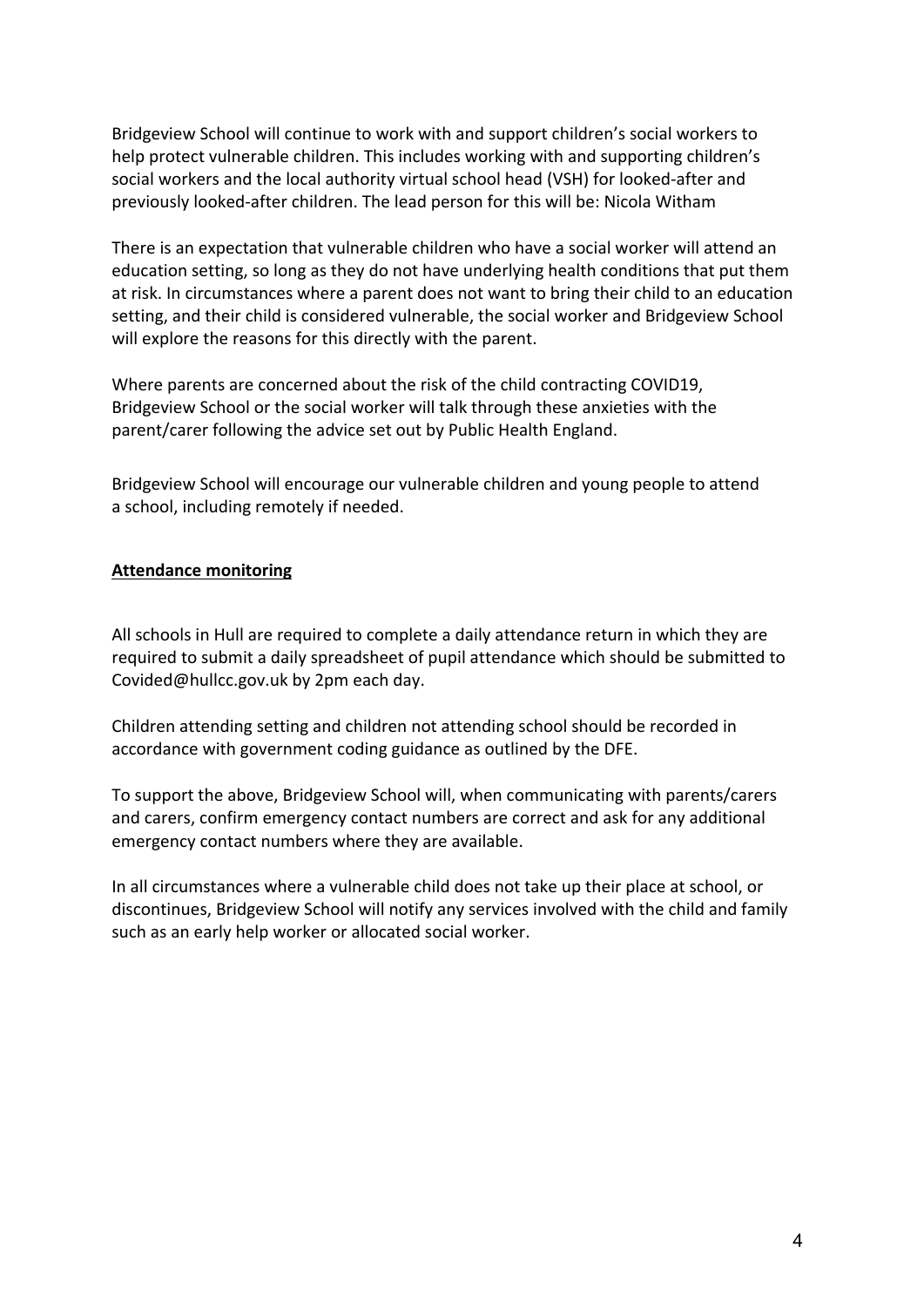## **Designated Safeguarding Lead**

Bridgeview School has a Designated Safeguarding Lead (DSL) and a Deputy DSL.

The Designated Safeguarding Lead is Nicola Witham

The Deputy Designated Safeguarding Lead is: Gail Mansfield

The optimal scenario is to have a trained DSL (or deputy) available on site. Where this is not the case a trained DSL (or deputy) will be available to be contacted via phone or online video - for example when working from home.

Where a trained DSL (or deputy) is not on site, in addition to the above, a senior leader will assume responsibility for co-ordinating safeguarding on site.

This might include updating and managing access to CPOMS and liaising with the offsite DSL (or deputy) and as required liaising with children's social workers where they require access to children in need and/or to carry out statutory assessments at the school or college.

It is important that all Bridgeview School staff and volunteers have access to a trained DSL (or deputy). On each day staff on site will be made aware of that person is and how to speak to them. The DSL will continue to engage with social workers, and attend all multi-agency meetings, which can be done remotely.

#### **Reporting a concern**

Where staff have a concern about a child, they should continue to follow the process outlined in the school Safeguarding Policy, this includes making a report via CPOMS, which can be done remotely.

In the unlikely event that a member of staff cannot access their CPOMS from home, they should email the Nichola Witham, Gail Mansfield. This will ensure that the concern is received.

Staff are reminded of the need to report any concern immediately and without delay. Concerns around the Headteacher should be directed to the Chair of Governors: Shelia Wallace Marshall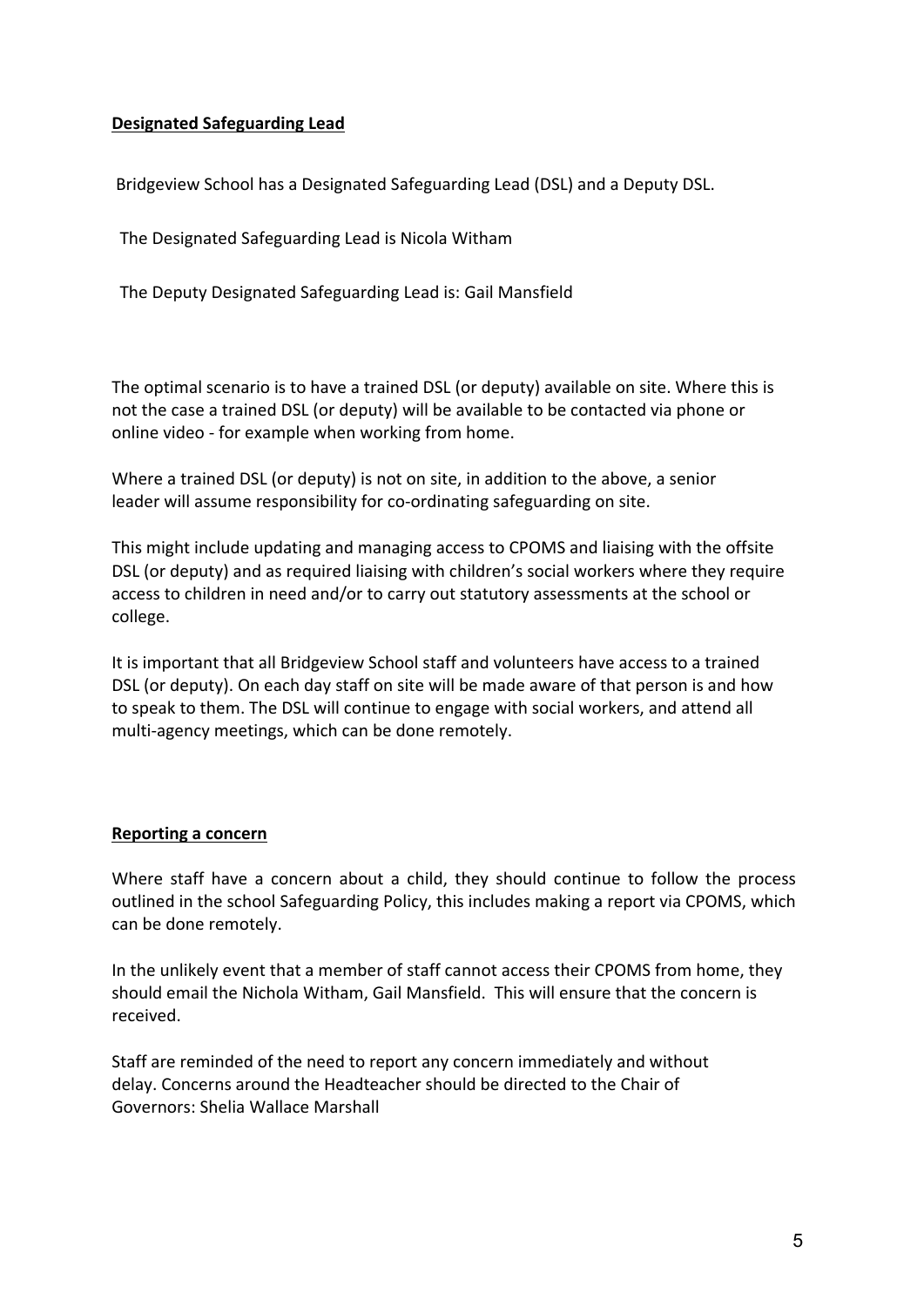# **Safeguarding Training and induction**

DSL training is very unlikely to take place whilst there remains a threat of the COVID 19 virus.

For the period COVID-19 measures are in place, a DSL (or deputy) who has been trained will continue to be classed as a trained DSL (or deputy) even if they miss their refresher training.

All existing school staff have had safeguarding training and have read part 1 of Keeping Children Safe in Education (2020). The DSL should communicate with staff any new local arrangements, so they know what to do if they are worried about a child.

Where new staff are recruited, or new volunteers enter Bridgeview School they will continue to be provided with a safeguarding induction.

If staff are deployed from another education or children's workforce setting to our school, we will take into account the DfE supplementary guidance on safeguarding children during the COVID-19 pandemic and will accept portability as long as the current employer confirms in writing that:-

- the individual has been subject to an enhanced DBS and children's barred list check
- there are no known concerns about the individual's suitability to work with children
- there is no ongoing disciplinary investigation relating to that individual

For movement within the Trust, schools should seek assurance from the Venn Academy Trust HR Manager that the member of staff has received appropriate safeguarding training where applicable.

Upon arrival, they will be given a copy of the receiving setting's child protection policy, confirmation of local processes and confirmation of DSL arrangements.

## **Safer recruitment/volunteers and movement of staff**

It remains essential that people who are unsuitable are not allowed to enter the children's workforce or gain access to children. When recruiting new staff, Bridgeview School will continue to follow the relevant safer recruitment processes for their setting, including, as appropriate, relevant sections in part 3 of Keeping Children Safe in Education (2019) (KCSIE).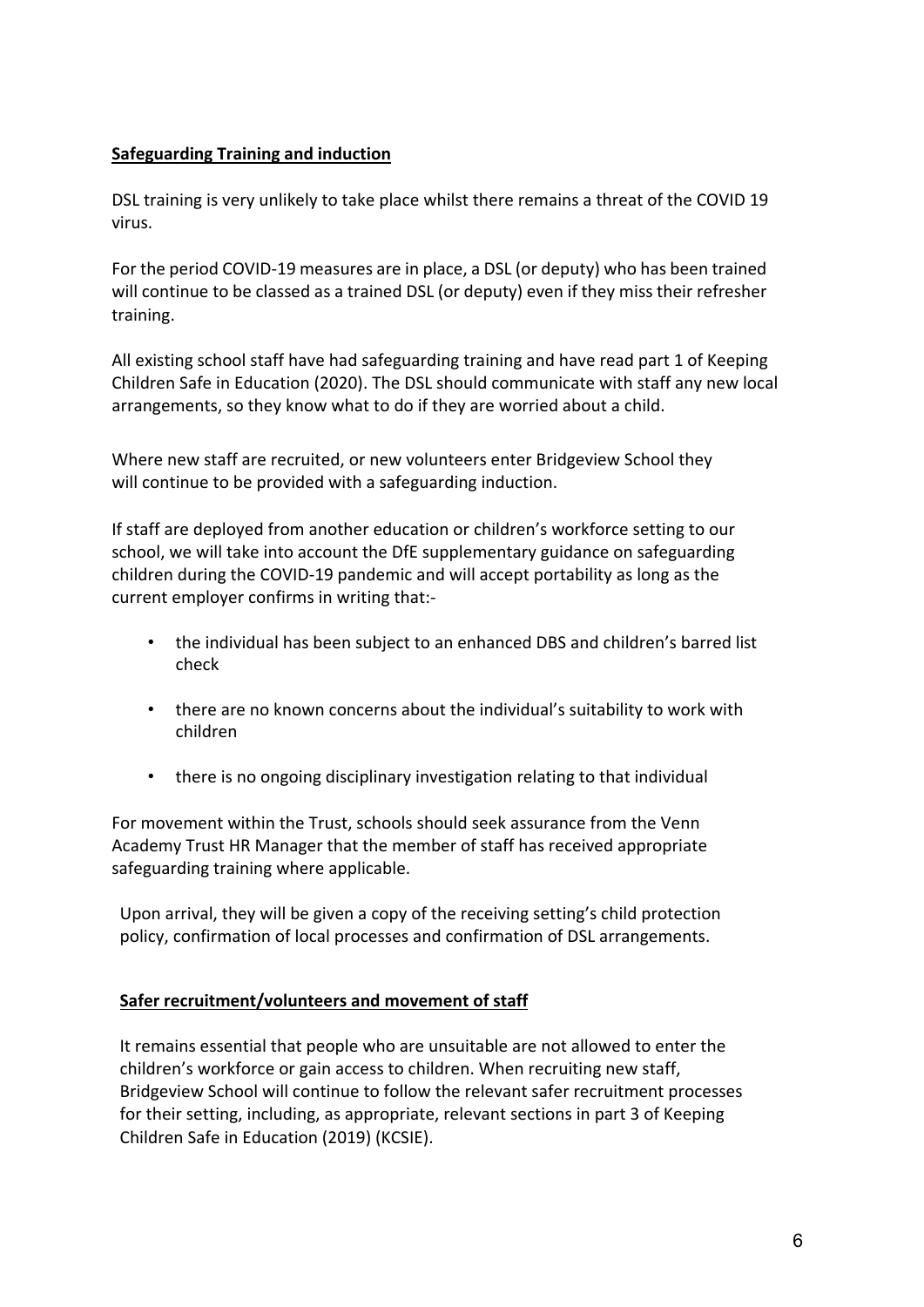Where Bridgeview School are utilising volunteers, we will continue to follow the checking and risk assessment process as set out in paragraphs 167 to 172 of KCSIE. Under no circumstances will a volunteer who has not been checked be left unsupervised or allowed to work in regulated activity.

Whilst acknowledging the challenge of the pandemic, it is essential from a safeguarding perspective that any school is aware, on any given day, which staff/volunteers will be in the school or college, and that appropriate checks have been carried out, especially for anyone engaging in regulated activity.

Bridgeview School will continue to follow the legal duty to refer to the DBS anyone who has harmed or poses a risk of harm to a child or vulnerable adult.

Bridgeview School will continue to consider and make referrals to the Teaching Regulation Agency (TRA) as per guidance within KCSIE 2020 and the TRA's 'Teacher misconduct advice for making a referral. During the COVID-19 period all referrals should be made by emailing [Misconduct.Teacher@education.gov.uk](mailto:Misconduct.Teacher@education.gov.uk)

Whilst acknowledging the challenge of the current National emergency, it is essential from a safeguarding perspective that any school is aware, on any given day, which staff/volunteers will be in the school or college, and that appropriate checks have been carried out, especially for anyone engaging in regulated activity. As such Bridgeview School will continue to keep the single central record (SCR).

## **Online safety in schools and colleges**

Bridgeview School will continue to provide a safe environment, including online. This includes the use of an online filtering system. Where students are using computers in school, appropriate supervision will be in place.

## **Children and online safety away from school and college**

It is important that all staff who interact with children, including online, continue to look out for signs a child may be at risk. Any such concerns should be dealt with as per the Child Protection Policy and where appropriate referrals should still be made to children's social care and as required, the police.

Online teaching should follow the same principles as set out in the school /college code of conduct.

Bridgeview School will ensure any use of online learning tools and systems is in line with privacy and data protection/GDPR requirements.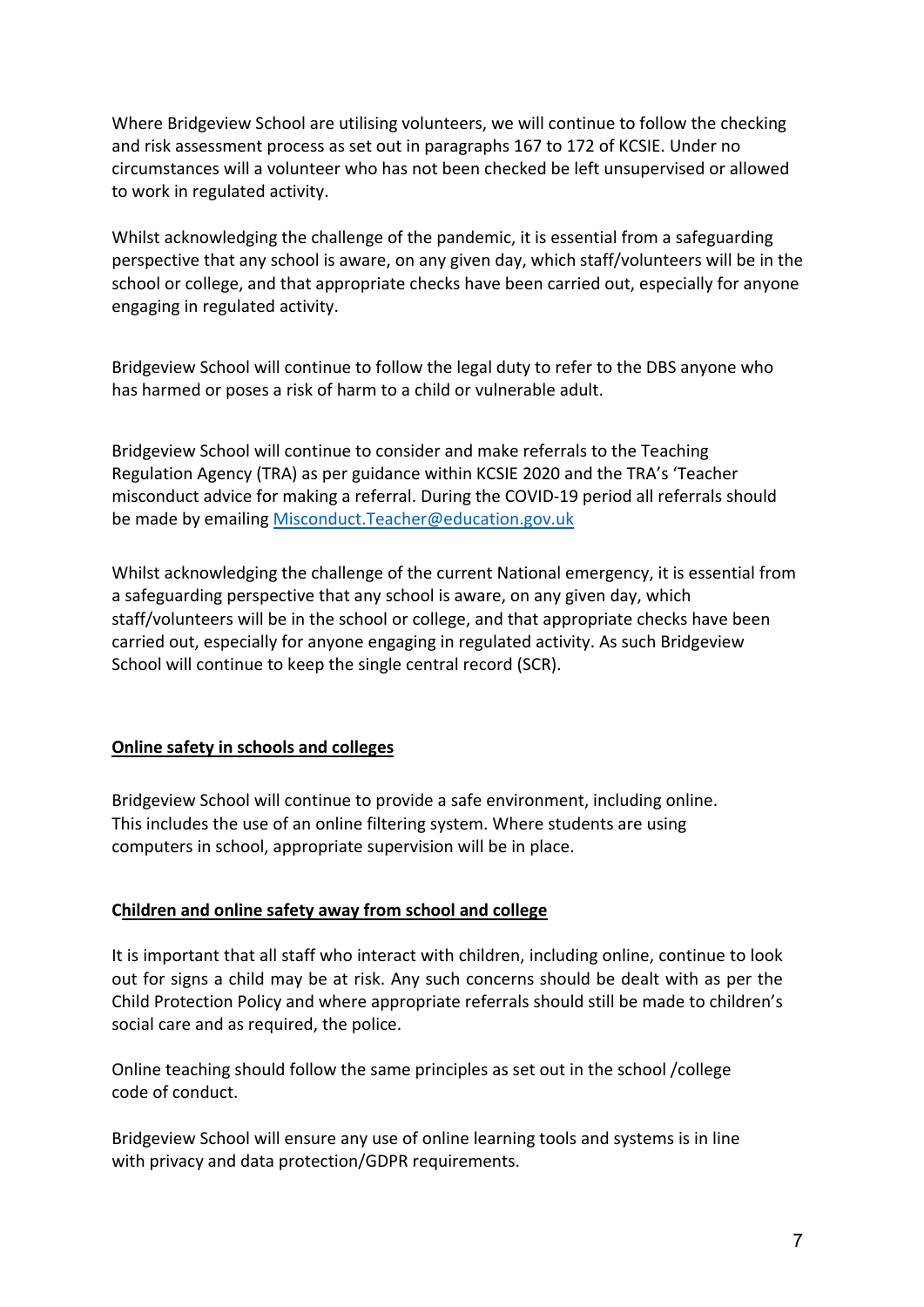Below are some things to consider when delivering virtual lessons, especially where webcams are involved:

- No 1:1s, groups only
- Staff and children must wear suitable clothing, as should anyone else in the household.
- Any computers used should be in appropriate areas, for example, not in bedrooms; and the background should be blurred.
- The live class should be recorded so that if any issues were to arise, the video can be reviewed.
- Live classes should be kept to a reasonable length of time, or the streaming may prevent the family 'getting on' with their day.
- Language must be professional and appropriate, including any family members in the background.
- Staff must only use platforms deemed safe and secure by the school / MAT
- Staff should record, the length, time, date and attendance of any sessions held.

## **Supporting children not in school**

Bridgeview School is committed to ensuring the safety and wellbeing of all its Children and Young people.

Where there are identified children who access wider service involvement from agencies such as early help or children's social care, or who would normally receive pastoral-type support in school, they should ensure that a robust communication plan is in place for that child or young person.

Details of this plan must be recorded on CPOMS, as should a record of contact have made.

The communication plans can include; remote contact, phone contact, door-step visits. Other individualised contact methods should be considered and recorded.

Bridgeview School and its DSL will work closely with all stakeholders to maximise the effectiveness of any safeguarding communication plan. This plan must be reviewed regularly (at least once a fortnight) and where concerns arise, the DSL will consider any referrals as appropriate.

The school will share safeguarding messages on its website and social media pages.

Bridgeview School recognises that school is a protective factor for children and young people, and the current circumstances, can affect the mental health of pupils and their parents/carers. Teachers at Bridgeview School need to be aware of this in